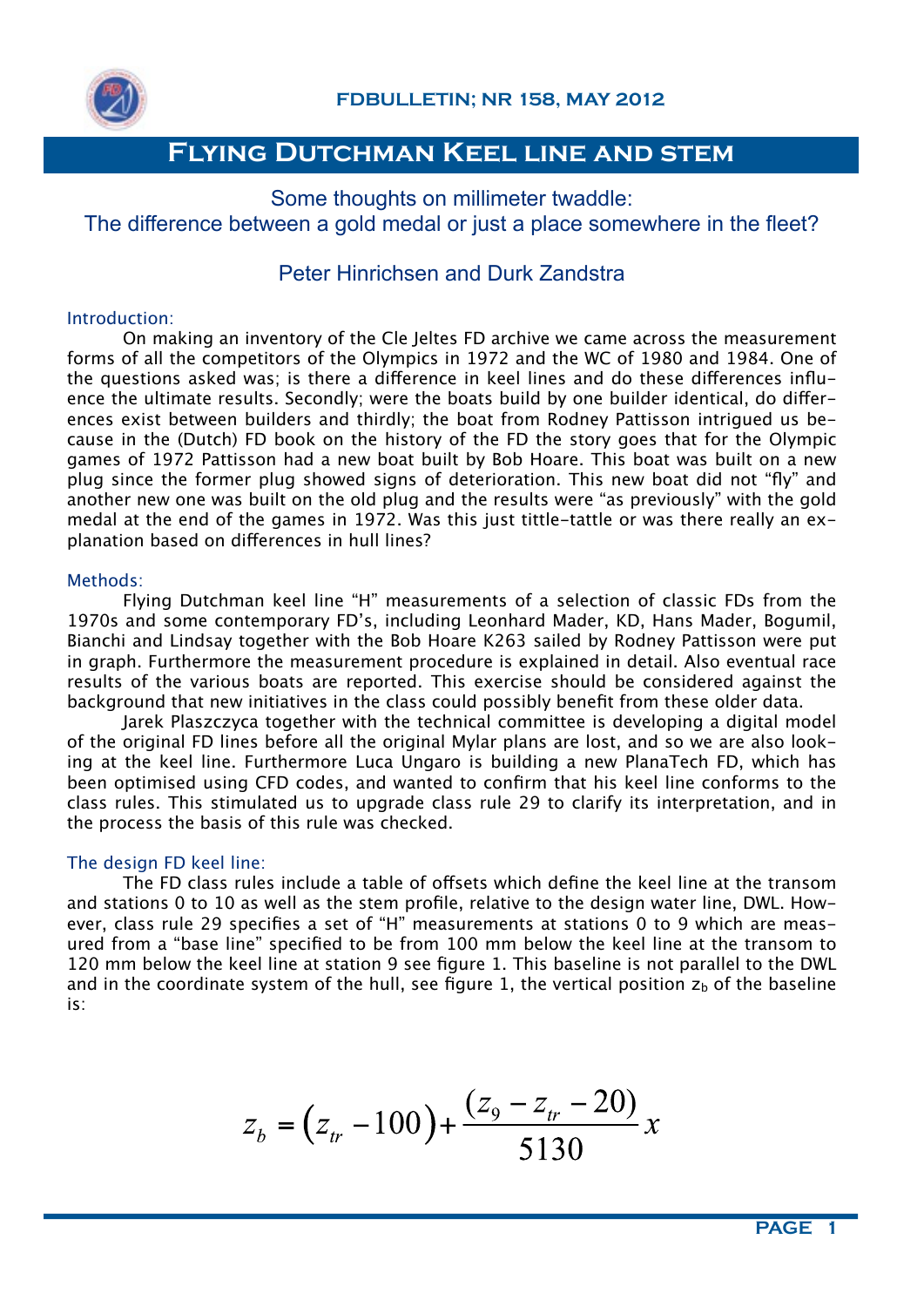

Which for the design values of  $z<sub>t</sub> = 11$  mm and  $z<sub>9</sub> = -97$  mm is  $z<sub>b</sub> = -89$  - 0.02495x mm So the keel line coordinate z in terms of the "H" value is:





**Figure 1** *The base line and design waterline together with the keel line as specified by the table of offsets.*

The 2010 Class rule 29 specifies the distances "H" from the baseline to the keel line:

### 29. Keel line measurements

The shape of the keel line shall be checked by measuring the minimum distance to the baseline, which is the line drawn from a point 100 mm under the keel at the transom to a point 120 mm under the keel at station 9. These minimum distances, H measurements, must be taken at each station:

| Station 1 2 3 4 5 6 7 8        |  |  |  |  |
|--------------------------------|--|--|--|--|
| "H"<br>72 56 45 40 40 46 59 80 |  |  |  |  |

Tolerance: The absolute value of the algebraic diference of the greatest positive and greatest negative deviations must not exceed 12.5 mm.

This wording does not make the interpretation absolutely clear in the case where all the differences are positive (or all negative) so it is proposed to add the station 9 "H" value of 120 mm to rectify this ambiguity.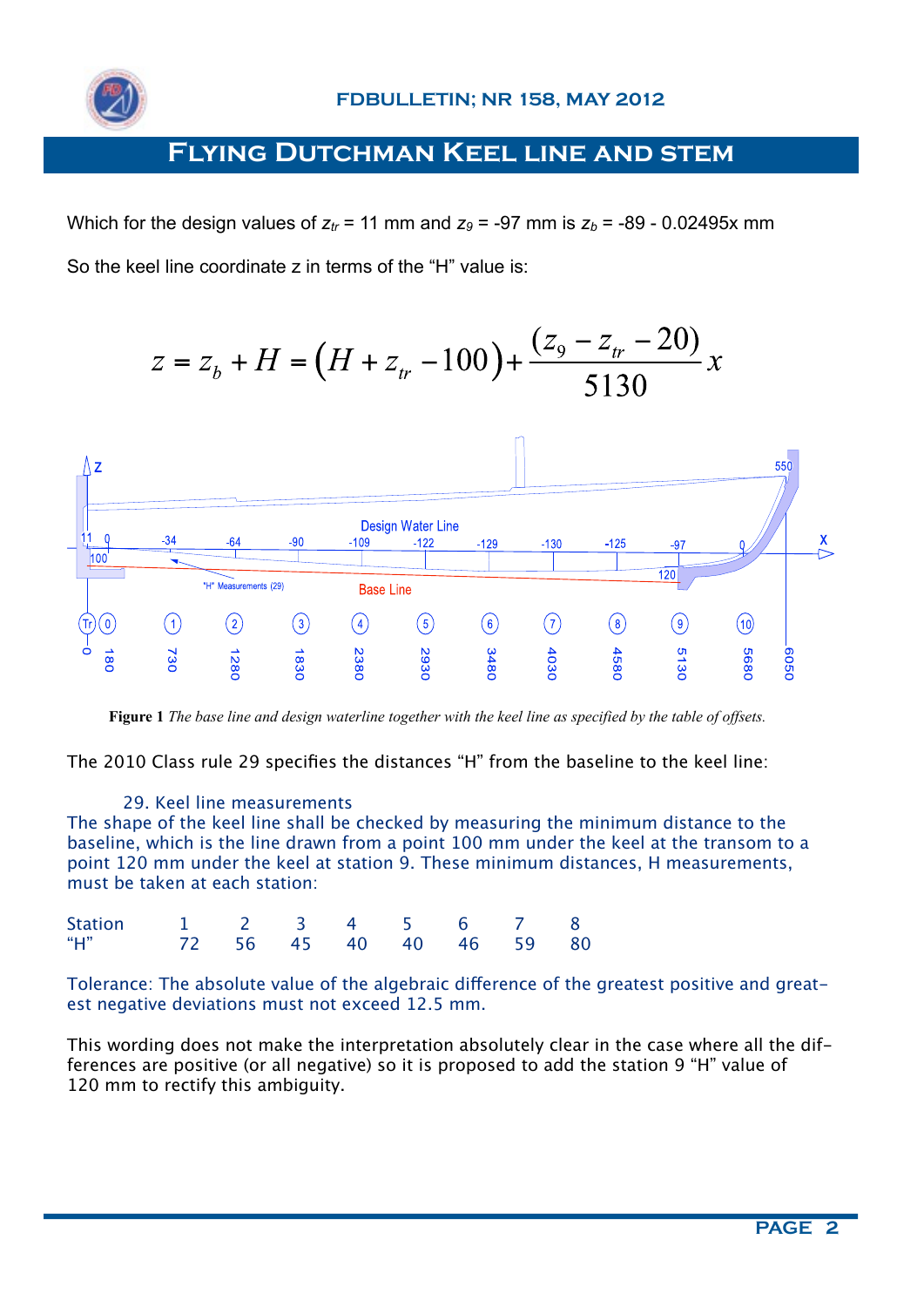

The proposed 2012 Class rule 29 is then:

29. Keel line measurements The shape of the keel line shall be checked by measuring the minimum distance to the baseline, which is the line drawn from a point 100 mm under the keel at the transom to a point 120 mm under the keel at station 9. These minimum distances, H measurements, must be taken at each station:

| Station 1 2 3 4 5 6 7 8 9       |  |  |  |  |  |
|---------------------------------|--|--|--|--|--|
| "H" 72 56 45 40 40 46 59 80 120 |  |  |  |  |  |

Tolerance: The absolute value of the algebraic diference between the maximum and minimum deviations including zero at station 9 must not exceed 12.5 mm.

The first thing to check is the consistency of the offset data with the class rule 29 "H" values, see table 1 and figure 2 which shows the diference between the "H" values and the keel line as specified by the offsets. Although the agreement is not within the quoted precision or round off of  $\pm 0.5$  mm, the algebraic sum of the differences is well within the tolerance of 12.5 mm specified by rule 29, so there is no compelling reason to change the "H" values.

| <b>Station</b> | <b>Position</b> | <b>Keel line</b><br>z | <b>Base Line</b><br>Ζ | Keel line to<br>baseline | Rule 29<br>"H" | <b>Deviation</b> |
|----------------|-----------------|-----------------------|-----------------------|--------------------------|----------------|------------------|
| Transom        | $\mathbf 0$     | 11                    | $-89.00$              | $-100.0$                 | 100            | 0.0              |
| 0              | 180             | $\mathbf 0$           | $-93.49$              | $-93.5$                  |                |                  |
| 1              | 730             | $-34$                 | $-107.21$             | $-73.2$                  | 72             | $-1.2$           |
| $\overline{2}$ | 1280            | -64                   | $-120.94$             | $-56.9$                  | 56             | $-0.9$           |
| 3              | 1830            | $-90$                 | -134.66               | $-44.7$                  | 45             | 0.3              |
| 4              | 2380            | $-109$                | -148.38               | $-39.4$                  | 40             | 0.6              |
| 5              | 2930            | $-122$                | $-162.11$             | $-40.1$                  | 40             | $-0.1$           |
| 6              | 3480            | $-129$                | $-175.83$             | $-46.8$                  | 46             | $-0.8$           |
| 7              | 4030            | $-130$                | $-189.55$             | $-59.6$                  | 59             | $-0.6$           |
| 8              | 4580            | $-125$                | $-203.28$             | $-78.3$                  | 80             | 1.7              |
| 9              | 5130            | $-97$                 | $-217.00$             | $-120.0$                 | 120            | 0.0              |
| 10             | 5680            | 0                     | $-230.72$             | $-230.7$                 |                |                  |
|                |                 |                       |                       | Max-Min=                 | 12.5           | 2.9              |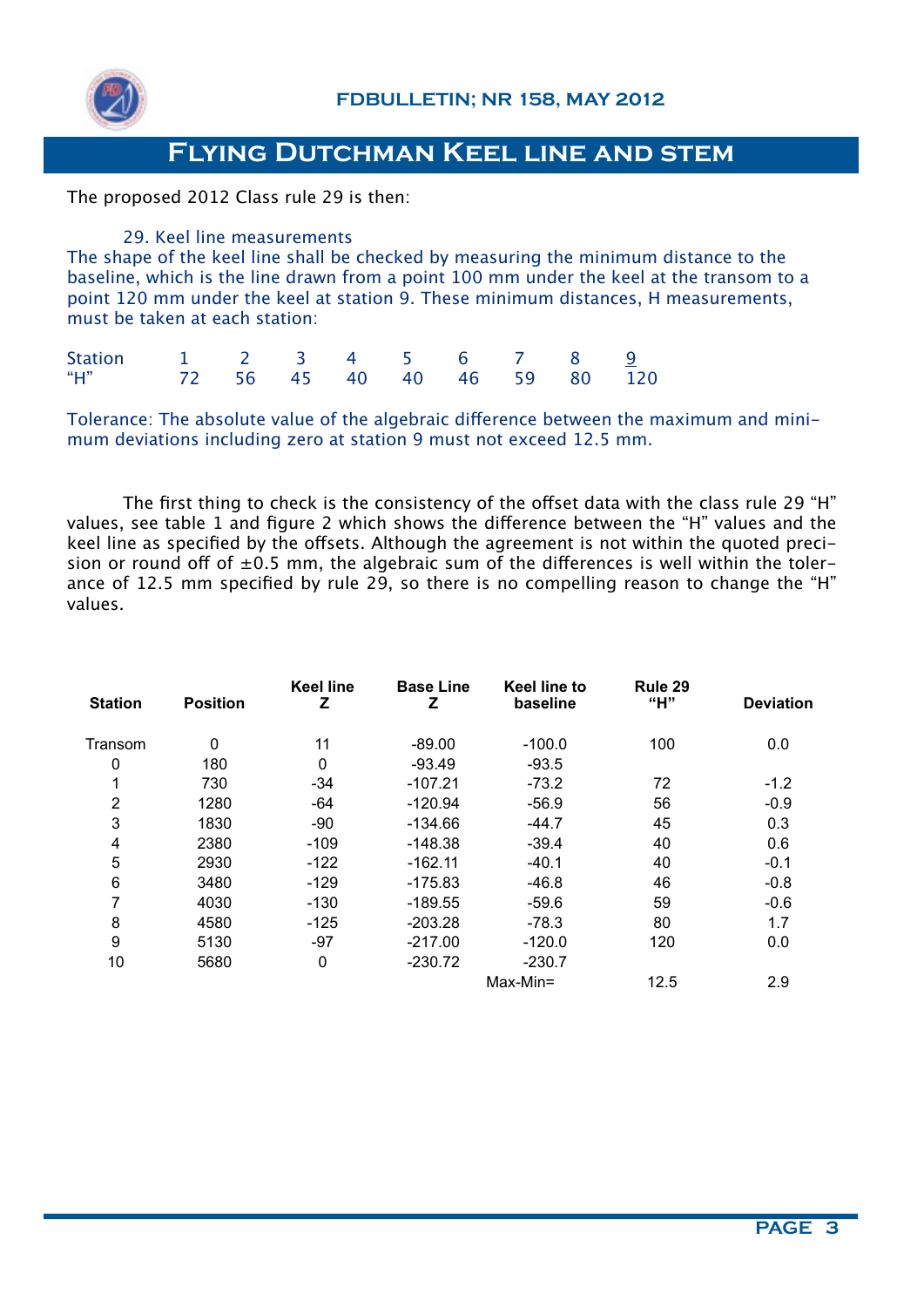



**Figure 2** *The deviation of rule 29 "H" values from the table of Offsets keel line. Note these deviations seem to oscillate with amplitude of ~1 mm.*

The stem profile, as specified in the table of offsets, extends the keel line to the bow and a plot of this data, together with points interpolated by Jarek using spline fits is shown in figure 3.



**Figure 3** *The FD keel line and stem data from the table of offsets, plus spline interpolation points.*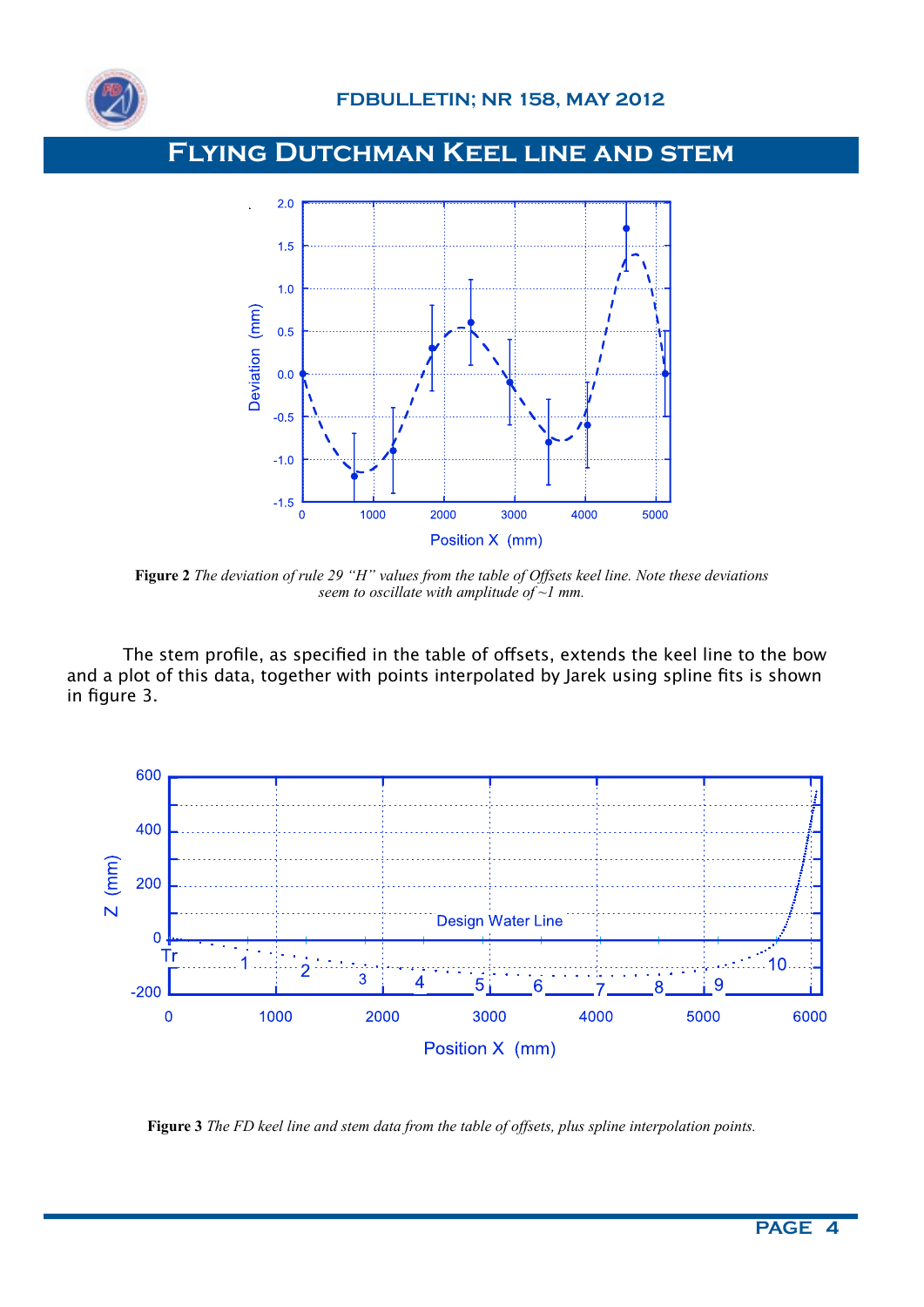

#### Keel lines derived fro "H" measurements

Class rule 29 allows some tolerance on the keel line and this has been exploited in order to build faster FD hulls. During hull fundamental measurement the "H" values are recorded and it is of great interest to investigate the variations in keel rocker between diferent class legal hulls and correlate this with their performance on the race course. For a preliminary investigation it is easy to plot the "H" values versus station number including the values of 100 mm at the transom and 120 mm at station 9. However, there are some caveats on the interpretation of such plots.

It should be noted that the base line is determined by the keel line at the transom and at station 9, while the DWL is defined at stations 0 and 10. Thus it is possible to move the baseline relative to the DWL by modifying the height of the HDP above the DWL from the design value of 11 mm, or by changing the depth at station 9 from the nominal 97 mm. Lowering the HDP, relative the keel line between stations 1 and 9, would require an inflection in the keel line and that is forbidden by class rule 21, however, although hardly advantageous, it is possible to raise the HDP, which would have the efect of reducing the "H" measurements. The class rules do not require an "H" measurement at stations 0 so no such data exists. Raising just the HDP will reduce the "H" measurements at the after stations without in fact changing the keel rocker below the DWL.

The stem template can be moved  $\pm 2.5$  mm vertically relative to the DWL, i.e. the station 10 keel line point, due to the  $\pm 3$  mm stem shape tolerance, and can also rotate about the y axis. As the stem template is rotated the deck reference line rises and the stem and station 9 lugs go up or down by  $\pm 3.5$  mm at which point the  $\pm 6$  mm limit of rule 34 is reached. Thus it is possible to move the station 9 keel line point by  $\pm 2.5 \pm 3.5 = \pm 6$  mm relative to the DWL, i.e. the distance below the DWL between 91 mm and 103 mm. This would significantly change both the keel rocker and the position of the base line and hence the "H" values.



**Figure 4** Paul Hemker making keel line measurements at the 1976 Olympics in Kingston and 35 years later in Malcesine.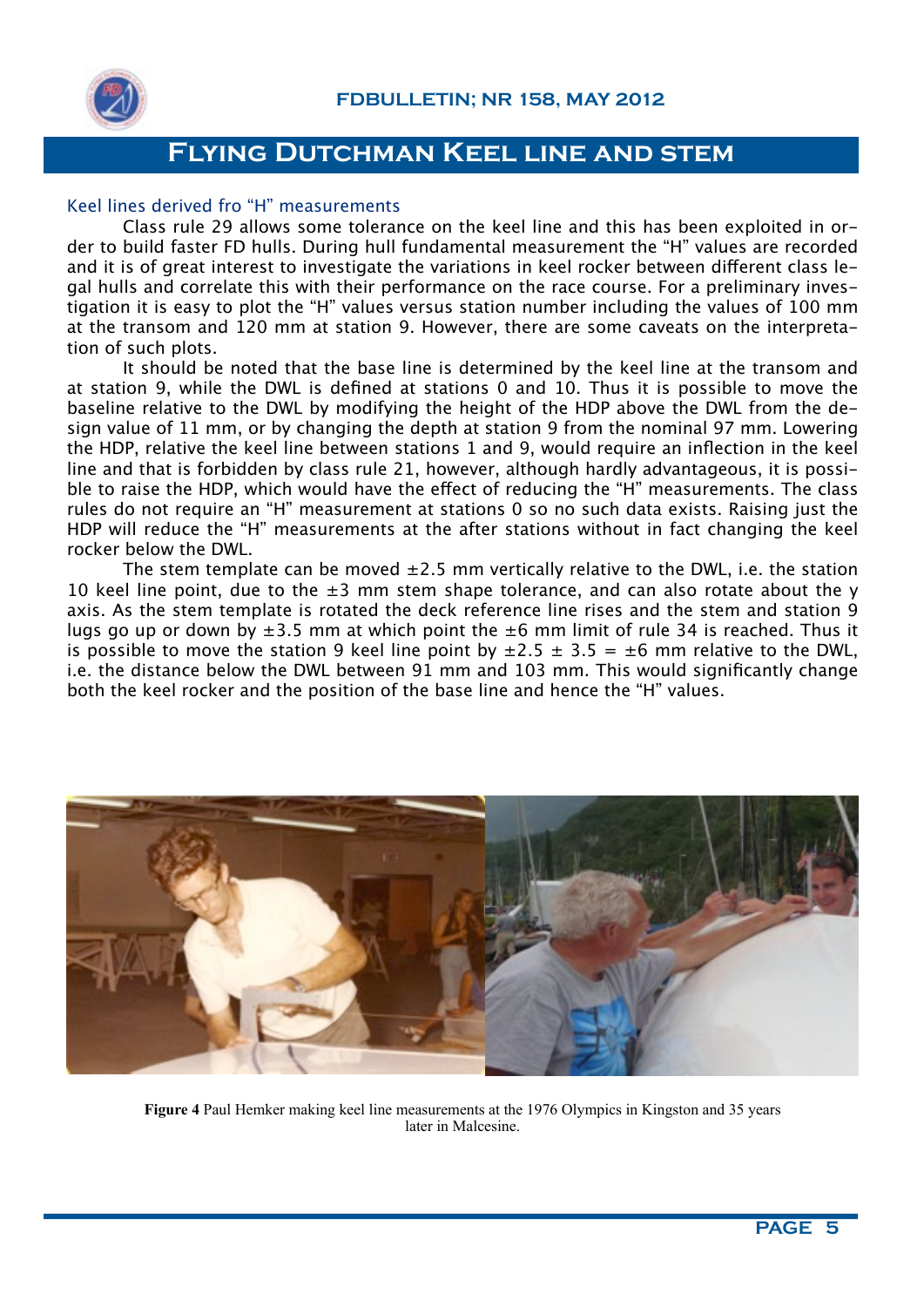

 When measuring the "H" values a taut line is rigged between the stem and the transom templates, see figure 4. In the case of moulded hulls the measurer has to decide if the keel band is uniform, in which case the templates can be placed on the keel band, or if it is necessary to estimate where the hull surface begins and then both locate the templates on it and measure to it. Thus there is an uncertainty of ±0.5 mm at the ends of the base line. The measurements are made with a ruler which at best is graduated to 0.5 mm and the string is usually 0.5 mm diameter so the measurements are at best within ±0.5 mm and probably only ±1 mm at stations 4 and 5, i.e. at the C/B slot. The measurements on NED 341 look as if no allowance for the extension of the hull skin to the centerline were made at station 4 and 5, see figure 5. Thus the measurements are at best only within  $\pm 0.5$  mm and this is indicated in figure 6.

**Table 2**

| <b>Station</b> | <b>Position</b><br>X | <b>NED</b><br>27 | <b>NED</b><br>262 | Κ<br>263 | <b>NED</b><br>230 | <b>NED</b><br>341 | <b>NED</b><br>340 | <b>DEN</b><br>17 | <b>GRE</b><br>22 | <b>NED</b><br>26 | F<br>136 |
|----------------|----------------------|------------------|-------------------|----------|-------------------|-------------------|-------------------|------------------|------------------|------------------|----------|
| Year           |                      | 1976             | 1972              | 1972     | 1972              | 1991              | 1991              | 1972             | 1971             | 2010             |          |
| <b>Builder</b> |                      |                  | van Dusseldorp    | Hoare    | Hoare             | <b>KD</b>         | Mader             | Hein             | Hein             | <b>Bogumil</b>   | Bianchi  |
| Transom        | $\mathbf{0}$         | 100              | 100               | 100      | 100               | 100               | 100               | 100              | 100              | 100              | 100      |
| 1              | 730                  | 76               | 76                | 66       | 70                | 76                | 76                | 73               | 72               | 74               | 73       |
| 2              | 1280                 | 58               | 57                | 50       | 54                | 60                | 60                | 57               | 56               | 62               | 57       |
| 3              | 1830                 | 44               | 44                | 38       | 41                | 46                | 47                | 48               | 43               | 50               | 46       |
| 4              | 2380                 | 39               | 37                | 36       | 32                | 48                | 41                | 43.5             | 34               | 47               | 40       |
| 5              | 2930                 | 39               | 37                | 36       | 36                | 48                | 41                | 46               | 36               | 45               | 41       |
| 6              | 3480                 | 43               | 42                | 43       | 43                | 47                | 43                | 51.5             | 43               | 45               | 45       |
| 7              | 4030                 | 53               | 54                | 53       | 54                | 57                | 57                | 65               | 58               | 60               | 55       |
| 8              | 4580                 | 75               | 74                | 72       | 74                | 79                | 81                | 85.5             | 85               | 78               | 72       |
| 9              | 5130                 | 120              | 120               | 120      | 120               | 120               | 120               | 120              | 120              | 120              | 120      |
|                | Δ                    | 10               | 10                | 8        | 8                 | 10                | 7                 | 6                | 11               | 9                | 9        |

**Table 3**

#### **Flying Dutchman (H-H0fset)**

|         | <b>Station Position</b><br>х | <b>NED</b><br>27 | <b>NED</b><br>262 | Κ<br>263 | <b>NED</b><br>230 | <b>NED</b><br>341 | <b>NED</b><br>340 | <b>DEN</b><br>17 | <b>GRE</b><br>22 | <b>NED</b><br>26 | F<br>136 |
|---------|------------------------------|------------------|-------------------|----------|-------------------|-------------------|-------------------|------------------|------------------|------------------|----------|
| Transom | 0                            | 0.0              | 0.0               | 0.0      | 0.0               | 0.0               | 0.0               | 0.0              | 0.0              | 0.0              | 0.0      |
|         | 730                          | 2.8              | 2.8               | $-7.2$   | $-3.2$            | 2.8               | 2.8               | $-0.2$           | $-1.2$           | 0.8              | $-0.2$   |
| 2       | 1280                         | 1.1              | 0.1               | $-6.9$   | $-2.9$            | 3.1               | 3.1               | 0.1              | $-0.9$           | 5.1              | 0.1      |
| 3       | 1830                         | $-0.7$           | $-0.7$            | $-6.7$   | $-3.7$            | 1.3               | 2.3               | 3.3              | $-1.7$           | 5.3              | 1.3      |
| 4       | 2380                         | $-0.4$           | $-2.4$            | $-3.4$   | $-7.4$            | 8.6               | 1.6               | 4.1              | $-5.4$           | 7.6              | 0.6      |
| 5       | 2930                         | $-1.1$           | $-3.1$            | $-4.1$   | $-4.1$            | 7.9               | 0.9               | 5.9              | $-4.1$           | 4.9              | 0.9      |
| 6       | 3480                         | $-3.8$           | $-4.8$            | $-3.8$   | $-3.8$            | 0.2               | $-3.8$            | 4.7              | $-3.8$           | $-1.8$           | $-1.8$   |
| 7       | 4030                         | $-6.6$           | $-5.6$            | $-6.6$   | $-5.6$            | $-2.6$            | $-2.6$            | 5.4              | $-1.6$           | 0.4              | $-4.6$   |
| 8       | 4580                         | $-3.3$           | $-4.3$            | $-6.3$   | $-4.3$            | 0.7               | 2.7               | 7.2              | 6.7              | $-0.3$           | $-6.3$   |
| 9       | 5130                         | 0.0              | 0.0               | 0.0      | 0.0               | 0.0               | 0.0               | 0.0              | 0.0              | 0.0              | 0.0      |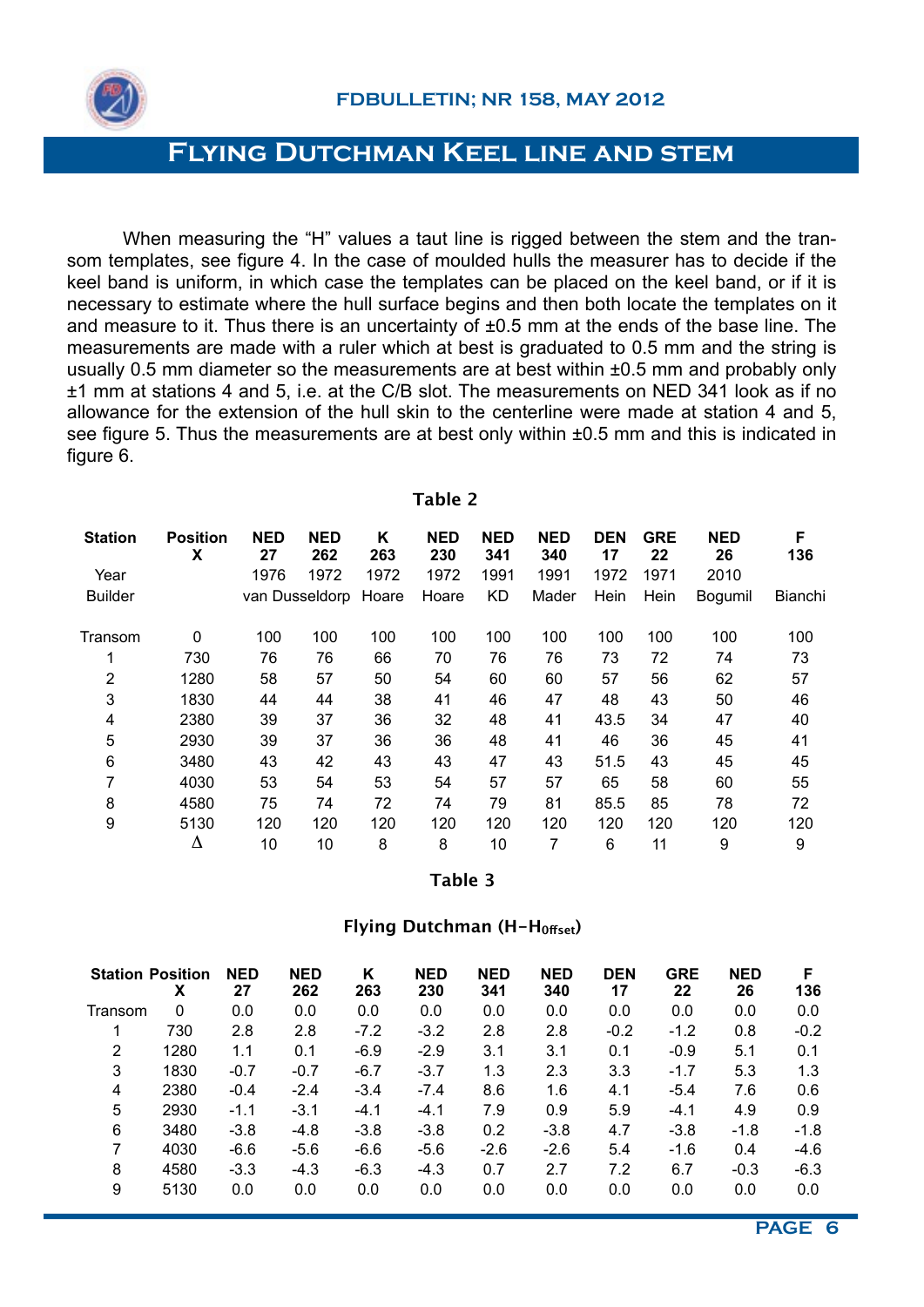



Figure 5 Deviations from the design keel line as specified by the table of offsets, derived from the "H" measurements.



**Figure 6** *Deviations from the design keel line as specified by the table of offsets, derived from the "H" measurements for different builders.*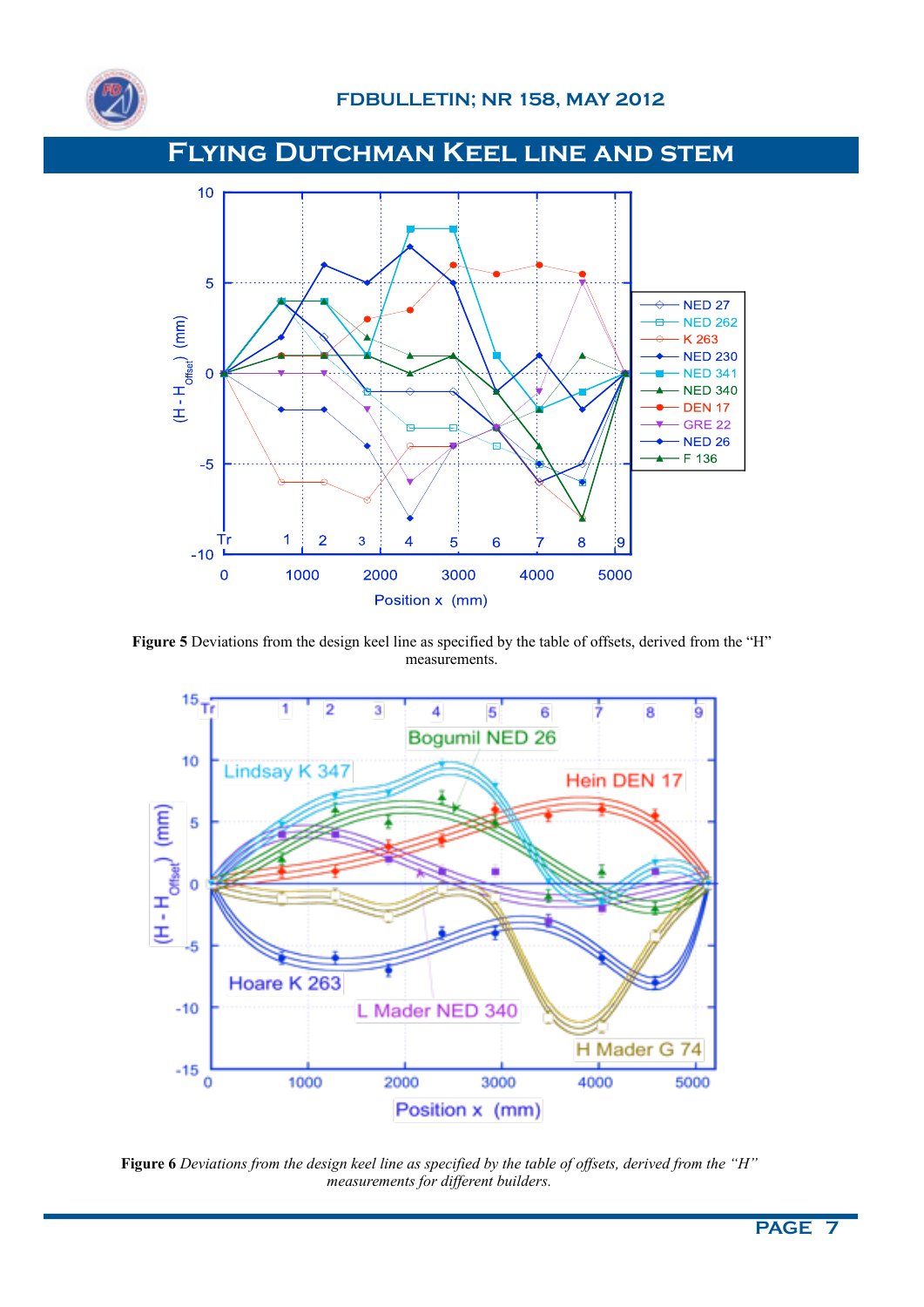

From a naval architecture point of view it would be preferable to study the keel line relative to the DWL as the latter is determined by the buoyancy of the immersed section of the hull and due to the large water plane will only marginally change with changes in the keel line. However, due to the fact that the "H" measurements at station 0 and 10 are not recorded it is not possible to accurately relate the "H" measurement data to the DWL. So the best one can do is study the data relative to the base line remembering that the base line difers from hull to hull.

The "H" data for ten classic FD hulls is presented in table 2 together with the max. - Min value of the difference  $\Delta = (H - H_{29})$  as specified in rule 29. In order to more clearly see the differences between the hulls the deviations  $\Delta = (H - H_{\text{Offset}})$  are listed in table 3 and plotted in figures 5 and 6. It is rather difficult, even in this expanded plot to follow the 10 diferent hulls so the data for K 263 and DEN 17, which are extreme cases, are plotted separately in figure 6 together with the  $\pm 0.5$  mm error regions. The curves are polynomial fits and indicate a rather complex shape for K 263 so a spline fit would be more appropriate.

At the 1972 Olympics K 263 won the gold medal. Den 17 (Hans Fogh) ranked 7th and F136 (Yves Pajot), a nearly nominal boat won the silver medal. The other Hein boat the GRE 22 is not identical with the Den 17 and was found in the tail of the final results.

The NED 26 a recent Bogumil which won the bronze medal at the WC in Malcesine.

| Some data from the 1984 Worlds is listed in Tables 4 and 5, with some data presented in figure 7. |  |  |  |  |
|---------------------------------------------------------------------------------------------------|--|--|--|--|
|---------------------------------------------------------------------------------------------------|--|--|--|--|

#### **Table 4**

|             | <b>BL49</b>                | D <sub>21</sub> | <b>DDR21</b> | E51   | D <sub>23</sub> | F <sub>181</sub>    | F194 | G88  | G82   | G67                          | G74  | K348 | K347 |
|-------------|----------------------------|-----------------|--------------|-------|-----------------|---------------------|------|------|-------|------------------------------|------|------|------|
| Year        | 1984                       | 1984            | 1983         | 1983  | 1983            | 1983                | 1983 | 1984 | 1983  | 1983                         | 1983 | 1984 | 1983 |
|             | <b>Builder Mader Mader</b> |                 | <b>FES</b>   | Mader | Mader           | Bianchi Mader Mader |      |      | Mader | H MaderH Mader Hoare Lindsay |      |      |      |
| Result      | 39                         | 4               | 29           | 12    | 6               | 2                   | 3    | 14   | 10    | 43                           | 1    | 31   | 9    |
| Posn        |                            |                 |              |       |                 |                     |      |      |       |                              |      |      |      |
| Χ           |                            |                 |              |       |                 |                     |      |      |       |                              |      |      |      |
| $\mathbf 0$ | 100                        | 100             | 100          | 100   | 100             | 100                 | 100  | 100  | 100   | 100                          | 100  | 100  | 100  |
| 730         | 76                         | 74              | 77           | 74    | 78              | 76                  | 76   | 75   | 75    | 72                           | 72   | 78   | 78   |
| 1280        | 60                         | 58              | 58           | 58    | 64              | 65                  | 62   | 59   | 66    | 55                           | 56   | 56   | 64   |
| 1830        | 48                         | 48              | 45           | 47    | 52              | 54                  | 49   | 48   | 55    | 41                           | 42   | 45   | 52   |
| 2380        | 45                         | 45              | 38           | 45    | 47              | 48                  | 49   | 45   | 48    | 41                           | 39   | 46   | 49   |
| 2930        | 47                         | 43              | 42           | 45    | 48              | 49                  | 49   | 45   | 47    | 39                           | 39   | 44   | 48   |
| 3480        | 48                         | 45              | 45           | 46    | 50              | 51                  | 49   | 47   | 47    | 38                           | 36   | 47   | 47   |
| 4030        | 58                         | 57              | 57           | 57    | 58              | 60                  | 60   | 57   | 69    | 49                           | 48   | 57   | 58   |
| 4580        | 80                         | 80              | 78           | 80    | 81              | 78                  | 81   | 80   | 82    | 74                           | 74   | 82   | 80   |
| 5130        | 120                        | 120             | 120          | 120   | 120             | 120                 | 120  | 120  | 120   | 120                          | 120  | 120  | 120  |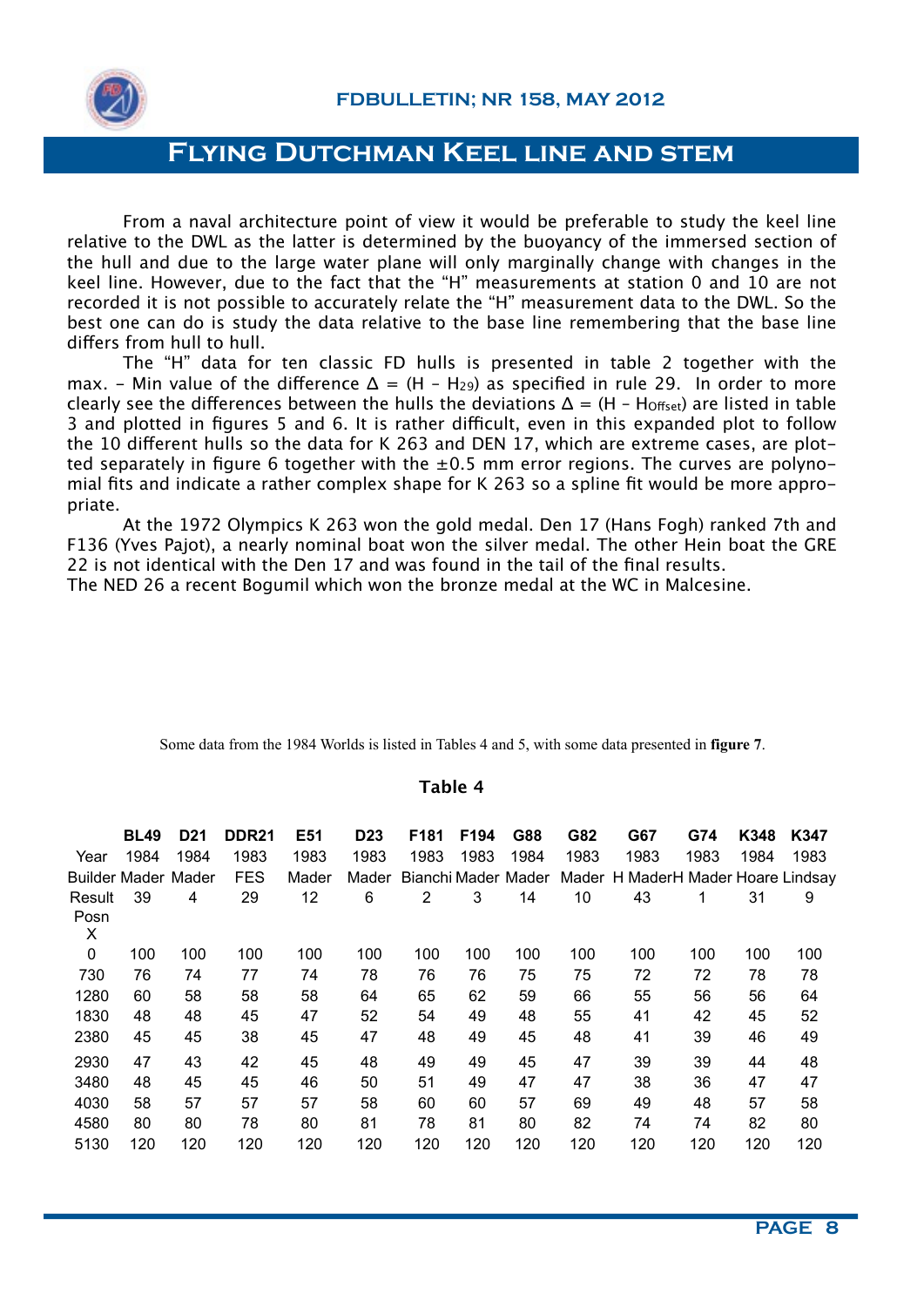

| Posn | <b>BL49</b> | D <sub>21</sub> | DDR <sub>21</sub> | E <sub>51</sub> | D <sub>23</sub> | F <sub>181</sub> | F194 | G88     | G82   | G67     | G74              | K348    | K347    |
|------|-------------|-----------------|-------------------|-----------------|-----------------|------------------|------|---------|-------|---------|------------------|---------|---------|
| 0    | 0.00        | 0.00            | 0.00              | 0.00            | 0.00            | 0.00             | 0.00 | 0.00    | 0.00  | 0.00    | 0.00             | 0.00    | 0.00    |
| 730  | 2.79        | 0.79            | 3.79              | 0.79            | 4.79            | 2.79             | 2.79 | 1.79    | 1.79  | $-1.21$ | $-1.21$          | 4.79    | 4.79    |
| 1280 | 3.06        | 1.06            | 1.06              | 1.06            | 7.06            | 8.06             | 5.06 | 2.06    | 9.06  | $-1.94$ | $-0.94$          | $-0.94$ | 7.06    |
| 1830 | 3.34        | 3.34            | 0.34              | 2.34            | 7.34            | 9.34             | 4.34 | 3.34    | 10.34 | $-3.66$ | $-2.66$          | 0.34    | 7.34    |
| 2380 | 5.62        | 5.62            | $-1.38$           | 5.62            | 7.62            | 8.62             | 9.62 | 5.62    | 8.62  | 1.62    | $-0.38$          | 6.62    | 9.62    |
| 2930 | 6.89        | 2.89            | 1.89              | 4.89            | 7.89            | 8.89             | 8.89 | 4.89    | 6.89  | $-1.11$ | $-1.11$          | 3.89    | 7.89    |
| 3480 | 1.17        | $-1.83$         | $-1.83$           | $-0.83$         | 3.17            | 4.17             | 2.17 | 0.17    | 0.17  | $-8.83$ | $-10.83$         | 0.17    | 0.17    |
| 4030 | $-1.55$     | $-2.55$         | $-2.55$           | $-2.55$         | $-1.55$         | 0.45             | 0.45 | $-2.55$ | 9.45  |         | $-10.55 - 11.55$ | $-2.55$ | $-1.55$ |
| 4580 | 1.72        | 1.72            | $-0.28$           | 1.72            | 2.72            | $-0.28$          | 2.72 | 1.72    | 3.72  | $-4.28$ | $-4.28$          | 3.72    | 1.72    |
| 5130 | 0.00        | 0.00            | 0.00              | 0.00            | 0.00            | 0.00             | 0.00 | 0.00    | 0.00  | 0.00    | 0.00             | 0.00    | 0.00    |

15  $10$  $(H - H_{\text{offsel}})$  (mm)  $\overline{5}$  $\overline{0}$  $-5$ 181 G 82 G 67 G 74 K 348  $-10$ K 347  $\overline{2}$  $\mathbf{1}$  $\overline{3}$  $5<sup>1</sup>$ Tr  $\overline{\mathbf{4}}$  $6\phantom{1}6$  $\overline{7}$ 8 ¦9  $-15\frac{1}{0}$ 1000 3000 4000 2000 5000 Position x (mm)

**Figure 7** *Deviations from the design keel line as specified by the table of offsets, derived from the "H" measurements for some Hulls at the 1984 Worlds.*